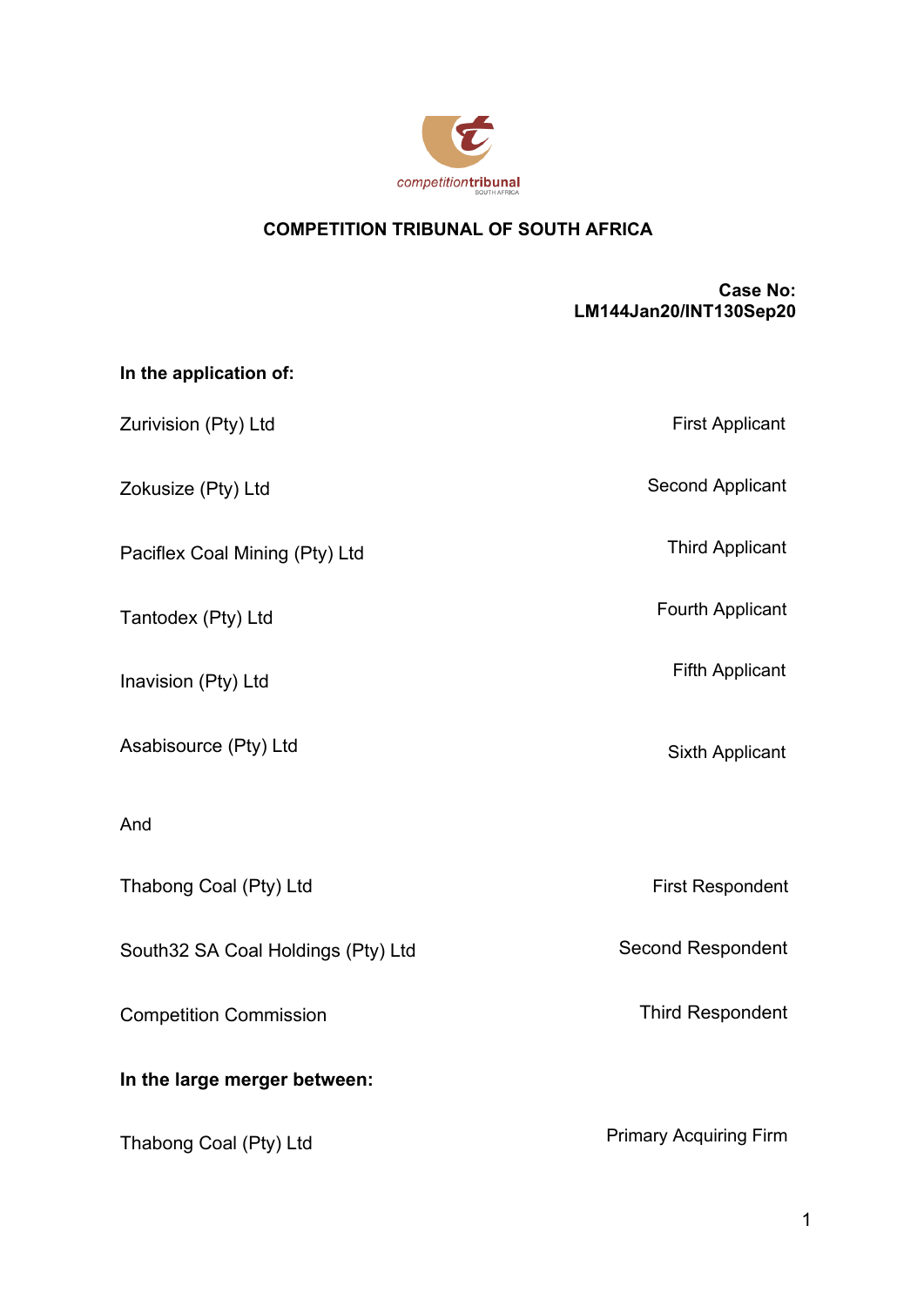And

South32 SA Coal Holdings (Pty) Ltd Primary Target Firm

| Panel           | : AW Wessels (Presiding Member)      |
|-----------------|--------------------------------------|
|                 | : E Daniels (Tribunal Member)        |
|                 | : M Mazwai (Tribunal Member)         |
| Heard on        | : 26 October 2020                    |
| Order Issued on | : 04 November 2020                   |
|                 | Reasons Issued on : 04 November 2020 |
|                 |                                      |

## **ORDER AND REASONS FOR DECISION**

### **Introduction**

- 1. On 26 October 2020, the Competition Tribunal ("Tribunal") heard an application by Zurivision (Pty) Ltd and Others (collectively referred to as "the Applicants") to be granted leave to intervene in the merger proceedings concerning the proposed transaction between Thabong Coal (Pty) Ltd ("Thabong Coal") and South32 SA Coal Holdings ("South32") (collectively referred to as "the merger parties").
- 2. The merger parties opposed the intervention.
- 3. The Competition Commission ("Commission") remained neutral in the Zurivision intervention proceedings and indicated that it would abide by the decision of the Tribunal.<sup>1</sup>
- 4. In terms of section 53(1)(c)(v) of the Competition Act 89 of 1998, as amended ("the Act"), the Tribunal has the discretion to recognise, as a participant in merger proceedings, a person that is not a party to the merger.
- 5. We have decided to dismiss the intervention application by the Applicants. Our reasons for doing so follow.

<sup>1</sup> Commission's E-mail of 2 October 2020.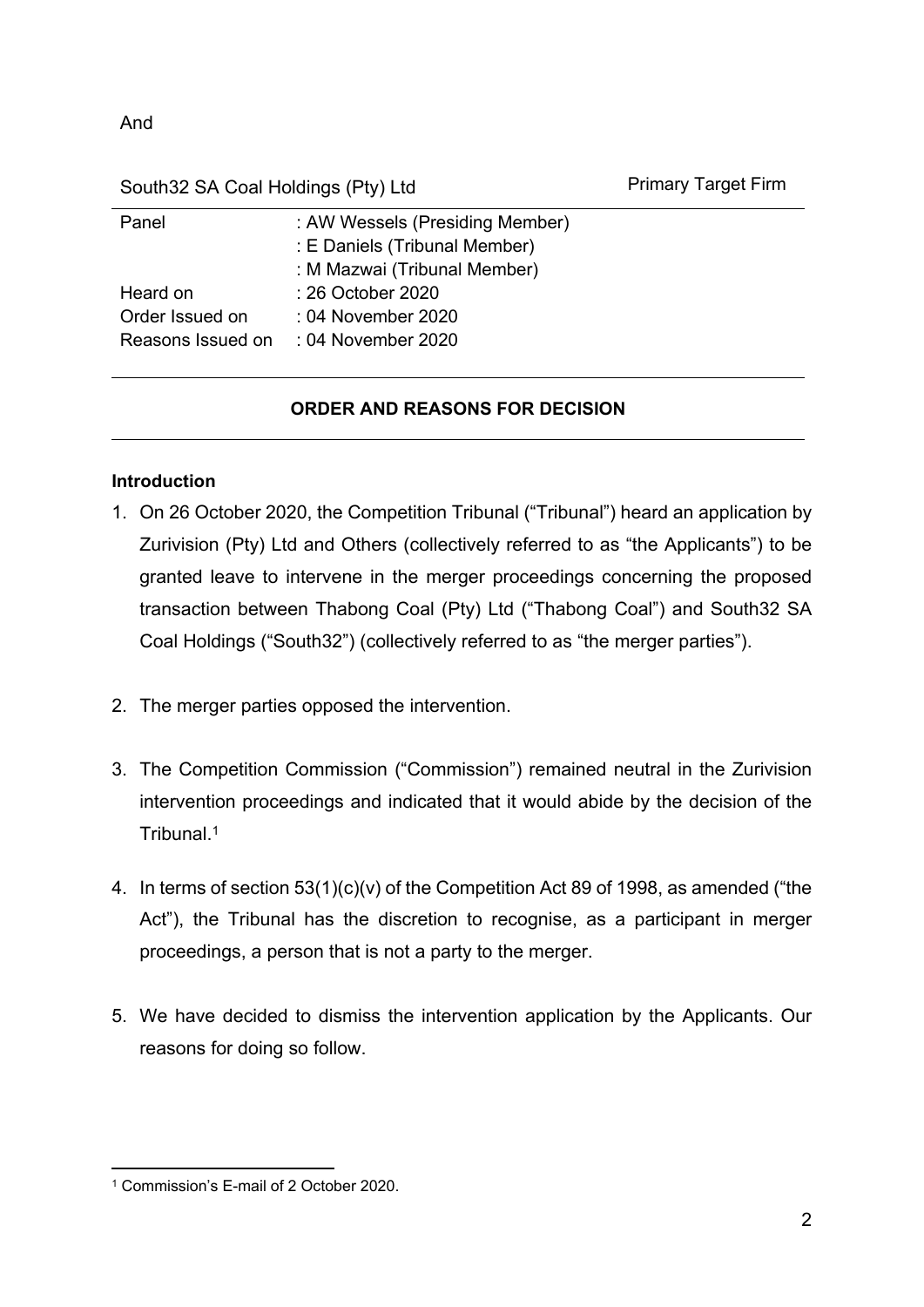#### **Background**

- 6. The proposed merger was notified with the Commission in late 2019. During its investigation of the merger, the Commission engaged various competitors of the merger parties, customers, trade unions and other stakeholders. The Applicants were one of the stakeholders that participated in the Commission's investigative processes. On 29 November 2019, the Applicants sent a letter to the Commission which outlined the objections by the Applicants to the proposed transaction. The Applicants' cardinal objection to the proposed transaction was their allegation that South32 has contravened the Broad-Based Black Economic Empowerment Act 53 of 2003 (BBBEE Act), the Mineral and Petroleum Resources Development Act 28 of 2002 (MPRDA) and the 2010 Mining Charter.<sup>2</sup> The Applicants averred that regulatory approval of the proposed transaction would constitute an illegal approval of the merger.
- 7. The Applicants had applied to obtain mineral rights and a mining license with the Department of Mineral Resources and Energy (DMRE) in relation to the rights for coal on Portion 2 of the Farm Geluk 276 JS (referred to as the "Pegasus Project"). The DMRE rejected the Applicants' application for the mining rights for the Pegasus Project and, subsequently, granted the mining rights for the Pegasus Project to South32. Pursuant to the granting of the mining rights to South32, the DMRE approved a section 11 application by the merger parties which allowed the control of South32 to be transferred to the owner of Thabong Coal, Seriti Resources Holdings (Pty) Ltd ("Seriti").
- 8. The Applicants lodged appeals with the DMRE, following its decision to reject the Applicants' applications for mining rights. The Applicants also lodged High Court proceedings against the DMRE and the merger parties in relation to the above. In essence, the Applicants allege that the regulatory approval of the proposed transaction by the DMRE was marred by irregularity and illegality. The above broadened the scope of the Applicants' objections to the proposed transaction.

<sup>2</sup> Part B of the Merger Record, pg. 2584.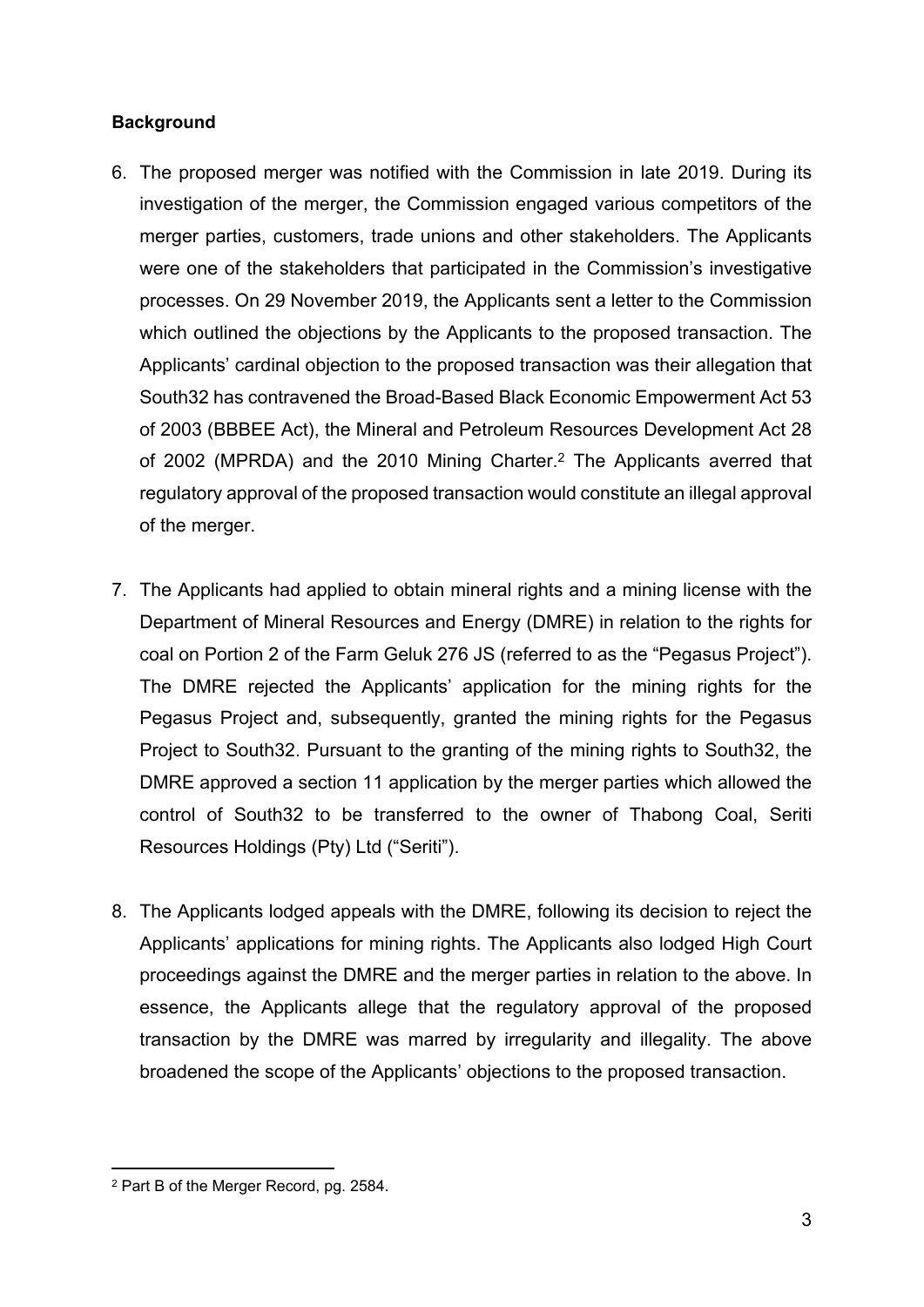9. The Applicants informed the Commission that they also object to the proposed transaction on the grounds of the appeals and the High Court proceedings, and cautioned the Commission, that if it proceeds with its investigation into the merger, it must do so on the condition that its consideration of the proposed transaction will not include the disputed mining rights.<sup>3</sup> The Commission completed its investigation, and ultimately concluded that the Applicants' concerns are not merger specific. It recommended to the Tribunal that the proposed transaction be approved subject to a set of conditions agreed to by the merger parties.

#### **Tribunal intervention proceedings**

*The Applicants arguments*

- 10. The Applicants applied to this Tribunal to intervene in the abovementioned merger proceedings on, *inter alia*, the following grounds:
	- (i) allegations of illegality and irregularity during the regulatory approval of the proposed transaction by the DMRE;
	- (ii) allegations of multiple inconsistencies regarding the purported shareholding which Thabong is acquiring (owing to a misrepresentation by the merger parties);
	- (iii) that the Applicants have an interest in the merger proceedings because a merger approval by this Tribunal will have a bearing on the further conduct of the litigation between the Applicants and the merger parties and the DMRE appeals;
	- (iv) allegations that the Commission's merger investigation report is flawed; and
	- (v) that the alleged Community Trust to be established by the merger parties may be a sham.
- 11. On the first point, the Applicants submitted that this Tribunal must have regard to the processes that unfolded at the DMRE and the pending High Court litigation. Further to the above, the Applicants submitted that the mere fact that the Commission engaged the DMRE during its merger investigation is enough

<sup>&</sup>lt;sup>3</sup> Part B of the Merger Record, pg. 2592.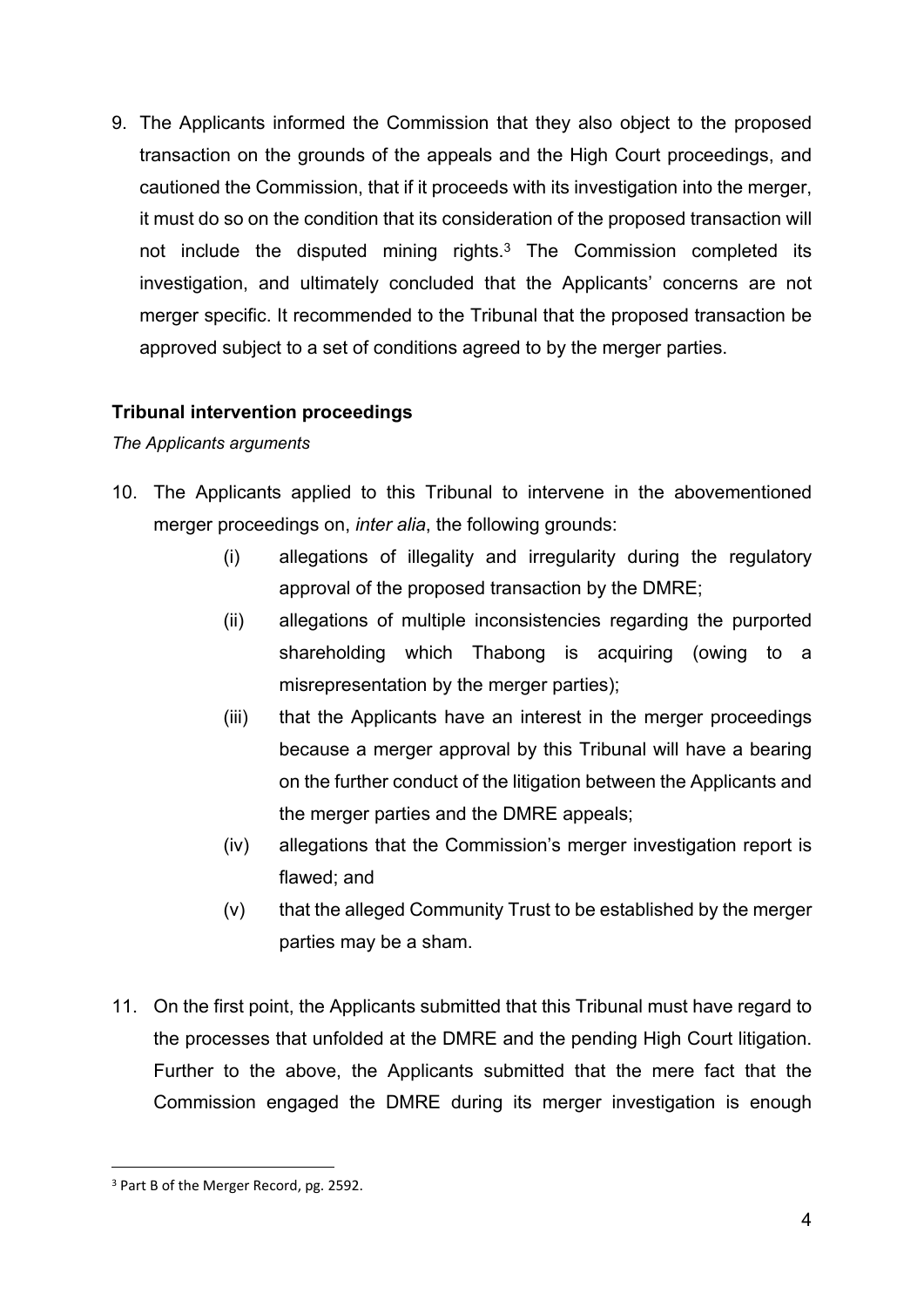grounds to conclude that the DMRE processes and that of the Competition Authorities are interlinked. The attorney for the Applicants argued that this should be enough to grant the Applicants leave to intervene.

- 12. On the second point, the Applicants alleged that there were inconsistencies in the purported shareholding which Thabong intends to acquire in South32. The Applicants aver that these arise from certain misrepresentations by the merger parties. The Applicants submitted that they can help the Tribunal in its truthseeking function in this regard.
- 13. On the third point the Applicants submitted that if the Tribunal approves the proposed transaction, its decision would be moot and ineffective if the High Court sets aside the DRME's approval of the proposed transaction.
- 14. On the fourth point, the Applicants submitted that they can assist the Tribunal in pinpointing deficiencies in the Commission's investigation. However, the Applicants did not demonstrate how they would achieve that.
- 15. On the last point, the Applicants aver that the inconsistencies in the purported shareholding that Thabong intends to acquire in South32 are reason to believe that a Community Trust and Employees Trust will not be established post-merger as submitted by the merger parties to the competition authorities.

#### *The Merger Parties arguments*

16. In response, the merger parties argued that despite the allegations being false, none of the arguments raised by the Applicants constitute a valid basis for intervention before the Tribunal. The merger parties argued that the High Court proceedings between them and the Applicants are irrelevant to the merger approval process under the Act, and any approval of the proposed transaction by this Tribunal under the Act will have no effect on the High Court proceedings. The competition authorities, according to the merging parties, do not have any jurisdiction to consider the issues which are subject to the High Court litigation or those that fall within the purview of the DMRE appeal processes. In addition, the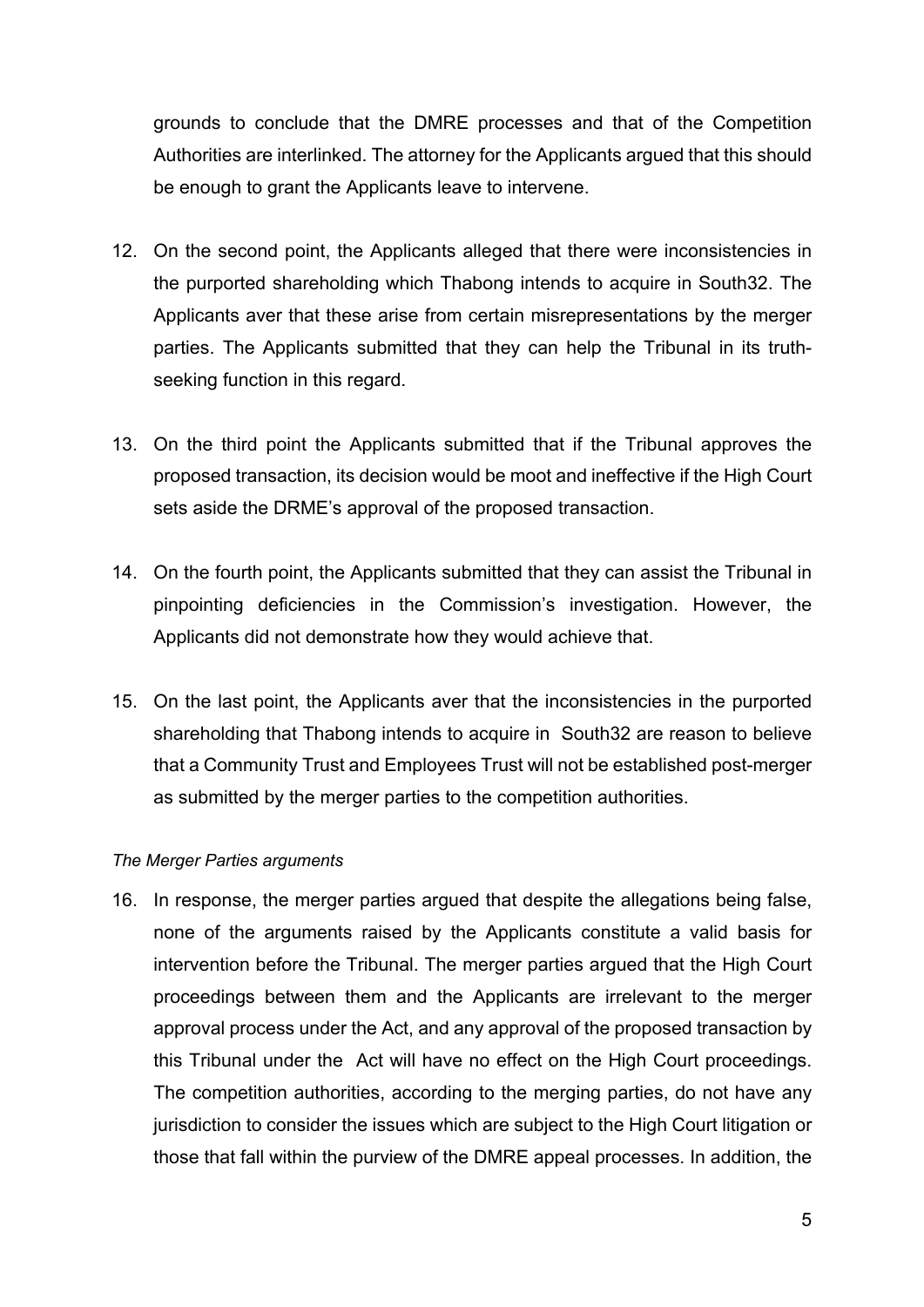Applicants' ability to litigate on the disputed mining rights will not be affected in any way by the Tribunal's decision in relation to the proposed transaction.

- 17. The merger parties also stated that the allegations of inconsistencies regarding the purported shareholding that Thabong intends to acquire in South32 are false as there are no inconsistencies in their submissions. The merger parties argued that this issue is not relevant to the nature or analysis of the proposed transaction that has been notified to the competition authorities and for which the merger parties seek approval, viz., the ultimate acquisition of sole control by Seriti over South32.
- 18. With regards to the Tribunal's decision having a likely effect on the Applicants' High Court proceedings and the DMRE appeals, the merger parties argued that the Tribunal's consideration of this merger is not contingent on the outcome of the proceedings of the disputed mining rights, nor are those processes contingent on the outcome of these merger proceedings. Furthermore, the merger parties aver that these are distinct stand-alone regulatory processes in terms of two separate regulatory frameworks, with their own regulatory bodies and procedures and neither is contingent on the other. The fact that the proposed transaction requires the approval of both the competition authorities under the Act and the MPRDA is, therefore, no basis for any form of intervention. The merger parties contend that the concerns raised by the Applicants are neither merger specific, nor do they fall within the jurisdiction of the competition authorities under the Act. The merger parties also argued that there is no factual basis advanced by the Applicants for contending that a portion of the shares in South32 will not post merger be acquired by an Employees Trust and a Community Trust. In addition, the Applicants do not have any material interest in the precise shareholding that will be acquired by Seriti in terms of the proposed transaction. The effect of any approval by the competition authorities will merely permit Seriti to acquire (sole) control of South32 from a competition law perspective.
- 19. In conclusion, the merger parties aver that the Applicants do not have any legitimate concerns regarding the effects of the proposed merger on competition or on the public interest. Rather, the Applicants are seeking to abuse the merger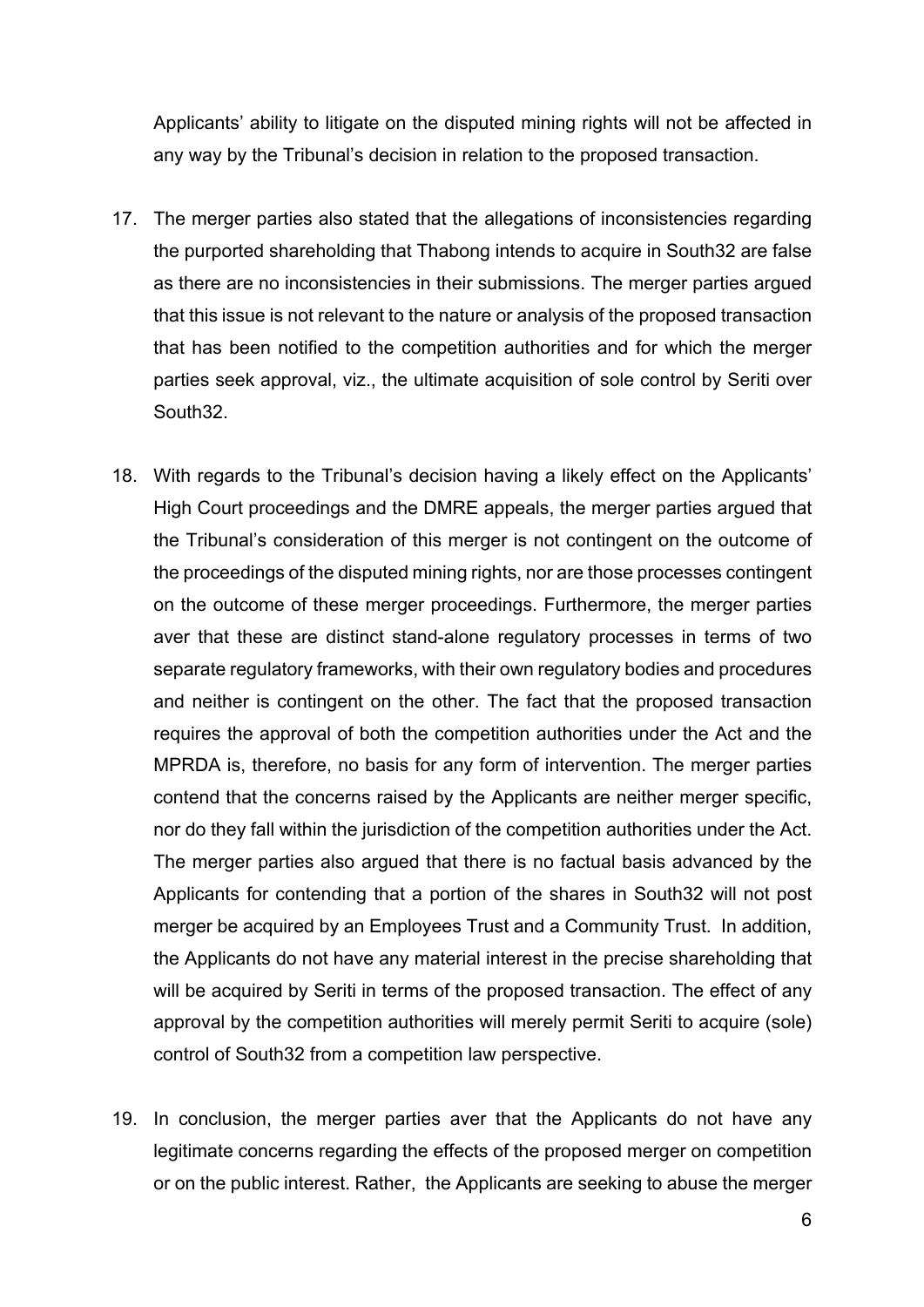hearing process to advance a private commercial interest relating to its disputes with the merger parties regarding the mining rights underlying the Pegasus Project, and regarding the regulatory approval by the DMRE in respect of the proposed transaction in terms of section 11 of the MPRDA.

#### **Applicable principles and Tribunal analysis**

#### *Principles*

- 20. As a point of departure, it is trite in South African competition law that the mandate of the competition authorities is dual in nature. Owing to its *sui generis* nature and backed by an historical context of past imbalances, the Act allows for the Tribunal's authority in a merger consideration to transcend competition concerns and to also delve into the domain of the public interest. As such, parties who may assist the Tribunal with regards to competition and / or public interest issues in the latter's consideration of the merger transaction in terms of the Act may be admitted as intervenors.
- 21. In terms of section  $53(1)(c)(v)$  of the Act, a party may only intervene in merger proceedings if it is given leave by the Tribunal to do so. The Tribunal has a discretion to grant a party leave to participate in merger proceedings. The Competition Appeal Court ("**CAC**") explained in *Anglo South Africa Capital* that this is a "*wide discretion*", which "*must be exercised judiciously or according to rules of reason and justice".<sup>4</sup>*
- 22. In terms of rule 46(1) of the Tribunal Rules, only a person that has a *'material interest in the relevant matter'* may apply to intervene in a Tribunal hearing. Rule 46(2)(b) provides in turn that the Tribunal must refuse an application to intervene "*if the [Tribunal] concludes that the interests of the person are not within the scope of the Act, or are already represented by another participant in the proceeding*". It has been (unsuccessfully) argued by parties in previous cases that Tribunal Rule 46 limits the exercise of the Tribunal's discretion to admit a party as an intervenor, allowing only parties with a material interest, to intervene in proceedings. However, the CAC has ruled that:

<sup>4</sup> *Anglo South Africa Capital (Pty) Ltd & Others v Industrial Development Corporation of South Africa & Another* [2003] 1 CPLR 10 (CAC) at 22.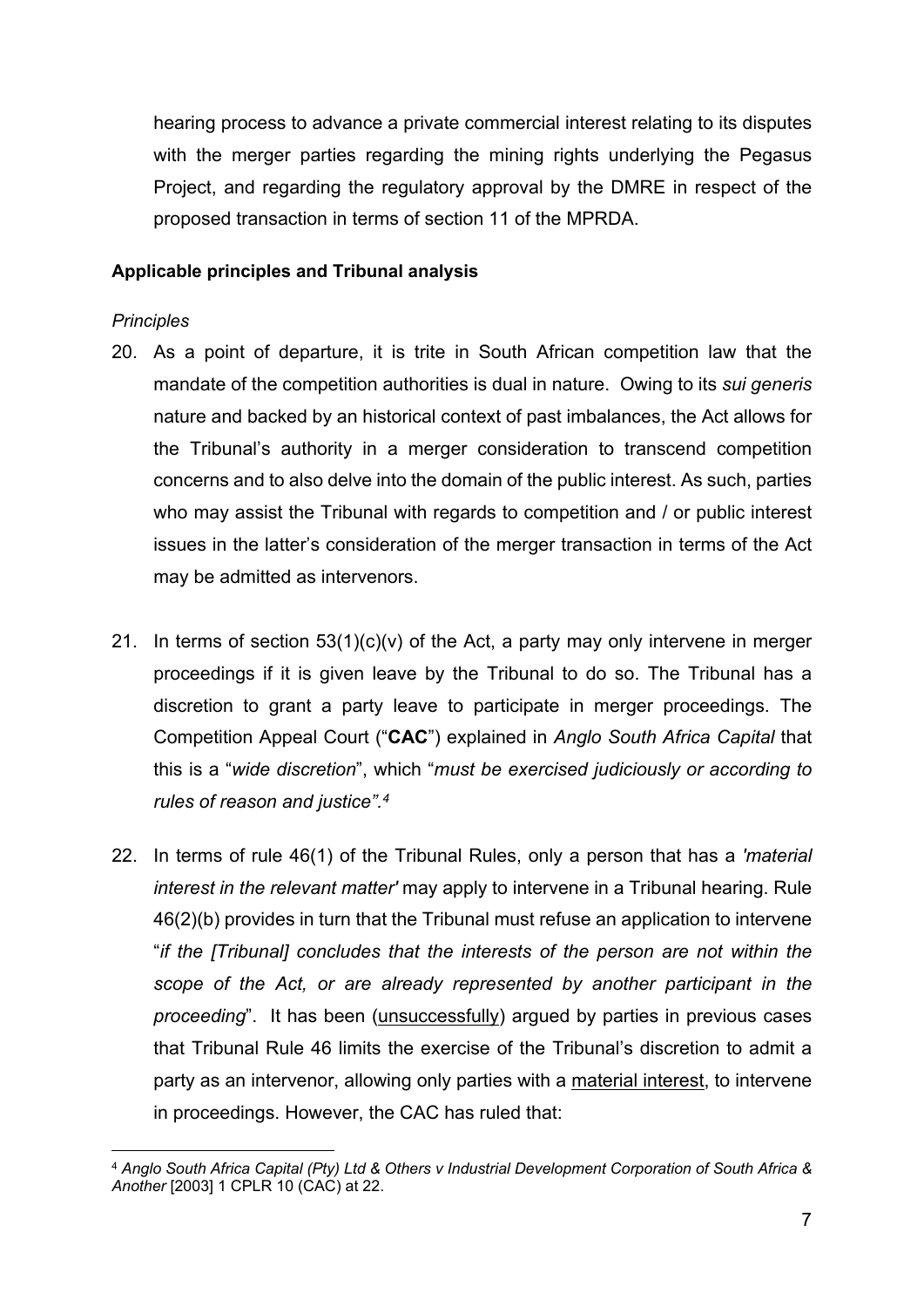"*The requirement of material and substantial interest, which is manifestly the appropriate test for ordinary litigation, was too restrictive a test to be applied by the Tribunal in the exercise of its discretion in terms of section 53(1)(c)(v)."<sup>5</sup>*

- 23. In exercising its inquisitorial powers to consider merger transactions, the Tribunal is at liberty to institute its own investigation and call for its own evidence. In the light of this, the Tribunal is not confined to submissions or evidence placed before it by the parties to the merger or persons who have an interest in the merger.
- 24. In exercising its discretion as to whether or not to admit a party as an intervenor, the Tribunal may permit a third party to intervene in merger proceedings only if it has shown (i) a material and substantial interest in the matter, or (ii) that it can provide evidence of its ability to assist the Tribunal in the merger proceedings. Commercial interests or strategic aspirations are insufficient to warrant participation in merger proceedings.<sup>6</sup> However, a party who is unable to show a material or substantial interest in the matter may still be admitted as an intervenor if it is able to provide evidence of its ability to assist the Tribunal in its consideration of the proposed transaction. An intervention application may therefore succeed if the applicant demonstrates a genuine ability to assist the Tribunal in discharging its statutory mandate.
- 25. Inference or speculations will not suffice. The founding papers must detail the unique contribution that the applicant is able to make.<sup>7</sup>

### *Analysis*

26. The Tribunal adopts a two-stage approach to intervention applications such as this one. It first identifies the applicant's interest and then determines the scope of the intervention, consistent with that interest.

<sup>5</sup> *Community Healthcare Holdings (Pty) Ltd and another v The Competition Tribunal and others* [2005] 1 CPLR 38 (CAC) Para 28.1

<sup>6</sup> In *Community Health* (CAC) para 32.5, the Applicants argued that they required information to determine whether the merger would negatively impact them, this was found to be an insufficient motivation for intervention.

<sup>7</sup> *Community Healthcare* (Tribunal) para 56.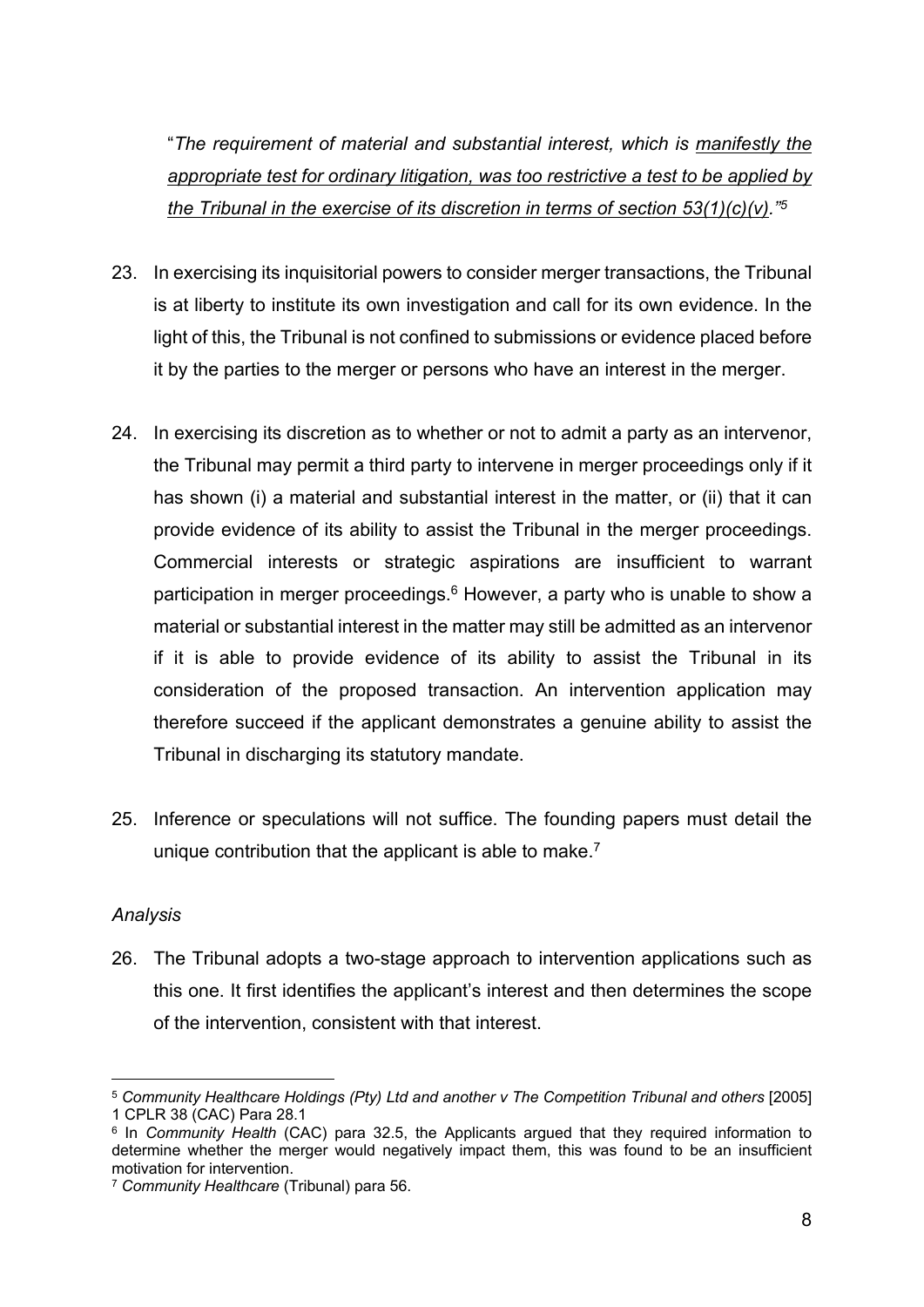- 27. We have adopted this approach in relation to the Applicants' application to intervene.
- 28. Prior to the hearing, the Applicants provided the Tribunal with a draft order in which they sought:

"*2.2 To deliver a written submission which will be limited to:* 

*2.2.1 the evidence that the investigations undertaken by the Commission are flawed and have been considered on incorrect facts;* 

*2.2.2 the evidence indicating that the conclusions and recommendations of the Commission are misdirected and unreliable;* 

*2.2.3 the evidence indicating the misrepresentations and falsities submitted by the merger parties in respect of this transaction;* 

*2.2.4 the factors that demonstrate the impact of other legislation and statutes on this transaction and the Tribunal's proceedings; and* 

*2.2.5 the legal basis for the pending proceedings to be stayed pending the finalisation of the litigation between the Applicants and the merger parties*."

- 29. However, at the intervention hearing, the Applicants abandoned the last prayer that pertains to the request to stay the merger proceedings pending finalisation of the High Court proceedings.
- 30. In this matter, we did not find that the Applicants made out a proper case for intervention. This is because the Applicants did not demonstrate that they have a material or any other interest in the merger proceedings involving Thabong Coal and South32. At best, the Applicants demonstrated a purely commercial interest, which, in the context of the merger, is not a sufficient ground for being granted the right to intervene. The Applicants have also failed to establish a nexus between the mining rights issues and appeals they have raised and the consideration of this merger.
- 31. The issue pertaining to the alleged inconsistency in the shareholding to be acquired by Thabong in South32 has been clarified by the merger parties. At the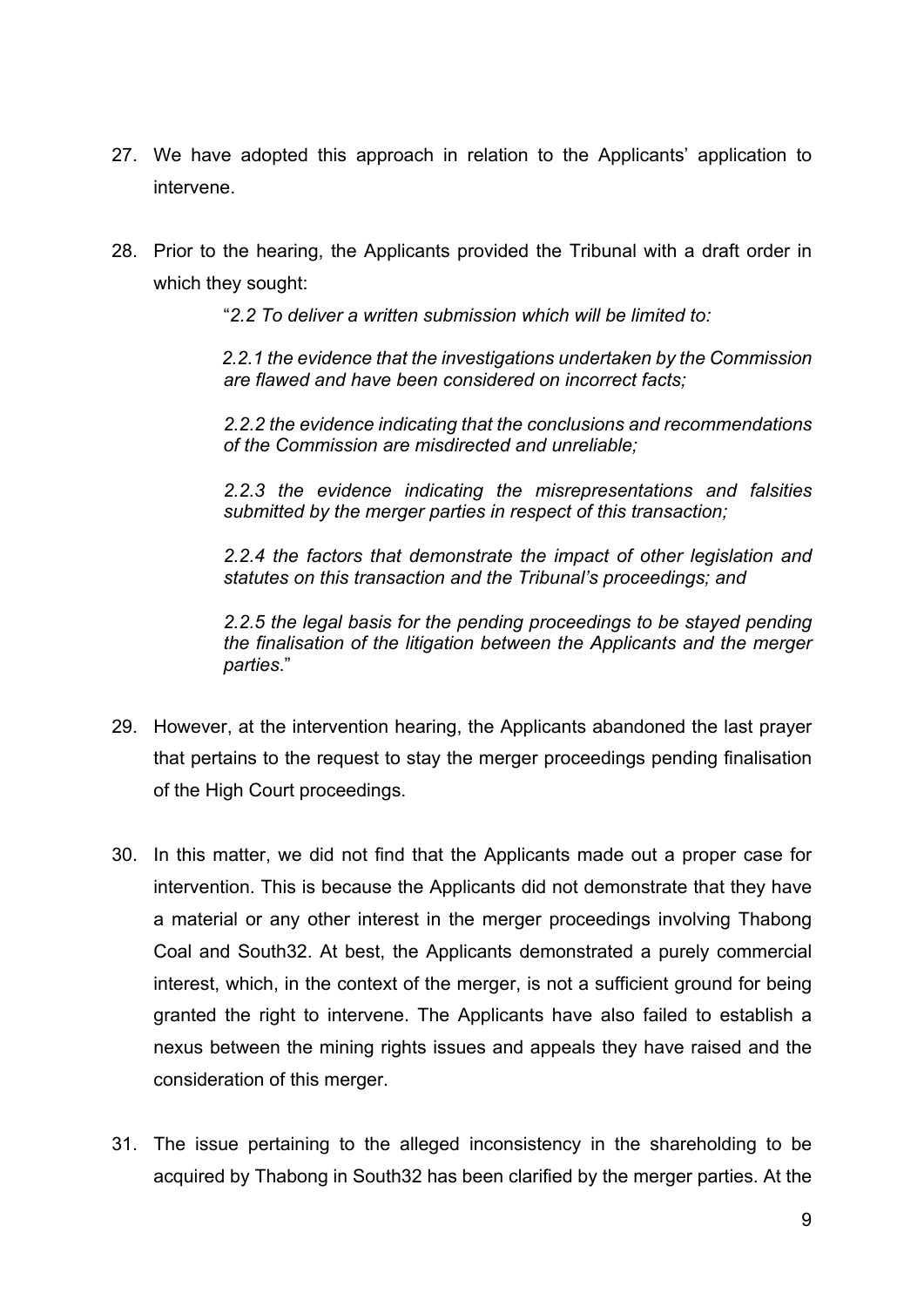hearing, counsel for the merger parties iterated that there has never been an inconsistency in the shareholding because the merger parties have disclosed all the relevant information regarding shareholding to the Commission from the outset. Counsel for the merger parties further submitted that even if there are inconsistencies (which there are not), this would not be an issue that warrants intervention. We agree with this averment because the nature of our competition analysis focuses on the change in control as envisaged in the Act, and of relevance to the merger proceedings is the acquisition of sole control by Seriti over South32. The Applicants have not shown how they will add value in this regard.

- 32. The issues of contention pertaining to the shareholding by the Community Trust (and Employees Trust) has been canvassed in the papers of the Phola Community and the merger parties. The Phola Community, as an interested party regarding the Community Trust, has since been admitted as an intervenor to deal with public interest issues that affect the communities in that region and the Community Trust. The Applicants have not shown what their interest is with regards to the Trusts. We are of the view that the Applicants are not affected parties with regards to the Trusts and therefore do not see how they will add value on this point. The Phola Community does appear to have a material interest in the proposed merger and is better placed than the Applicants to make submissions on the envisaged Community Trust and related matters.
- 33. We are also of the view that the issue raised by the Applicants pertaining to the High Court proceedings and DMRE processes are irrelevant to the merger proceedings which this Tribunal must consider. This is because the dispute over mineral rights and DMRE processes which the Applicants wish to intervene on have no impact on the competition assessment this Tribunal must embark upon. These issues are within the purview of the DMRE and the MPRDA. The issues raised by the Applicants on this point are not merger specific and furthermore fall outside the jurisdiction of the Tribunal and therefore cannot be considered by us.<sup>8</sup>

<sup>8</sup> *Sibanye Gold Ltd and Lonmin Plc* (LM315Mar18), at 66.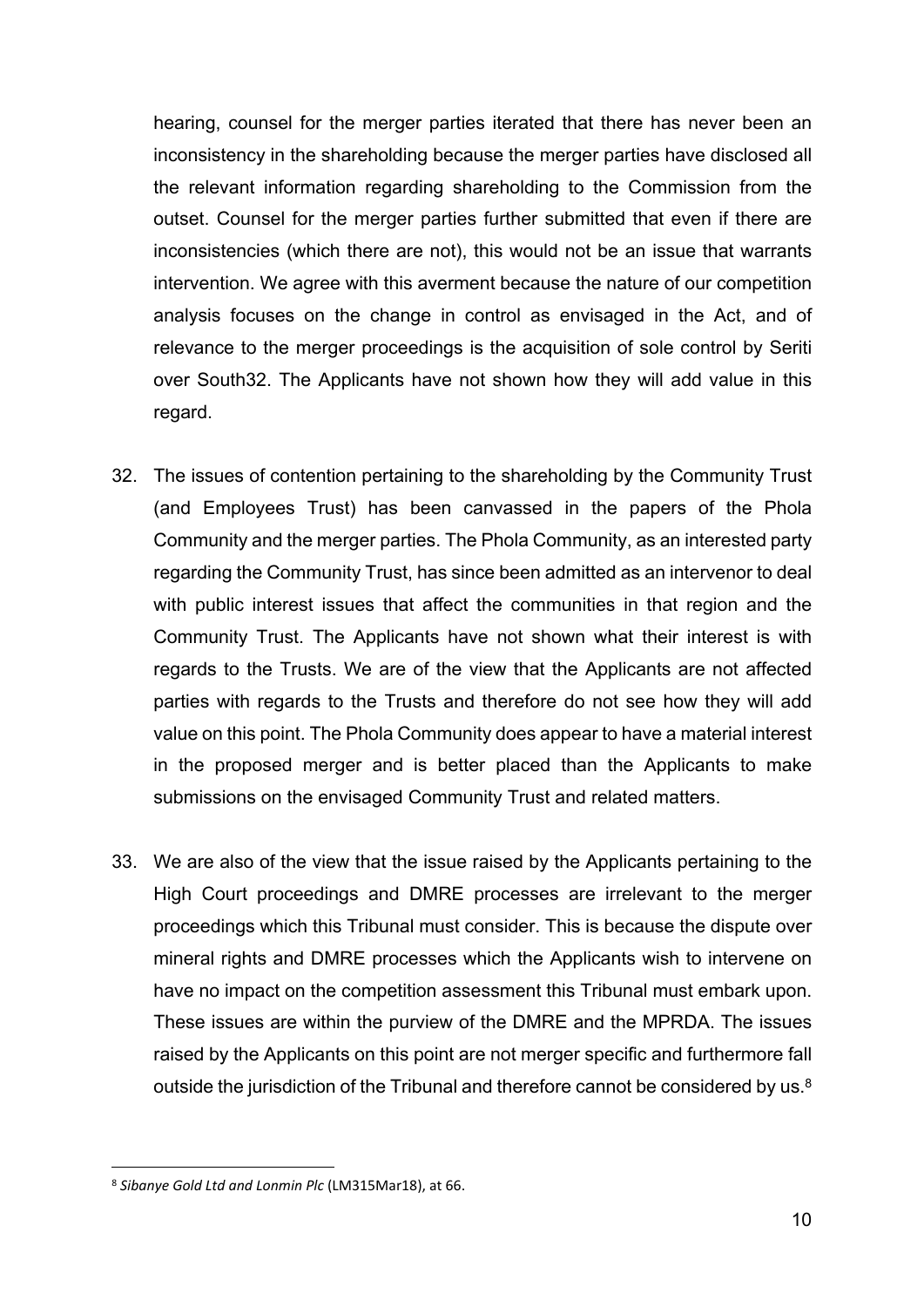- 34. The Applicants have furthermore not demonstrated how they intend to assist the Tribunal in its consideration of this transaction, nor have they demonstrated how they will provide evidence proving there are flaws in the Commission's recommendation. Mere speculation or promising to uncover certain facts if admitted do not suffice in helping Applicants to be granted leave to intervene.
- 35. It is our view that the Applicants bear the onus to prove a nexus between their legal dispute with the merger parties and the Tribunal merger proceedings. The Applicants have not proven how the consummation of the Thabong/South32 transaction would affect them from a competition and public interest perspective. They have failed to elucidate issues that will be of significance in the consideration of the merger vis-à-vis the mineral rights disputes. In this light, one could easily infer that the Applicants are seeking to intervene in order to access some information that may give them an advantage in the High Court proceedings. The CAC in *Community Health Care*<sup>9</sup> has indirectly cautioned against facilitating fishing expeditions by potential intervenors. In other words, we should be wary of admitting persons who may be seeking to advance their own commercial interests.<sup>10</sup> The papers by the Applicants and their arguments do not indicate how the proposed merger would affect them, nor do they provide any indication of evidence that could assist this Tribunal.
- 36. Finally, it is also simply not clear on what basis the Applicants wish to intervene, nor is it clear how they will add value to the Tribunal's consideration of the merger.

#### **Conclusion**

37. Having failed to show either that they have a material interest in the merger proceedings or that they will be able to assist the Tribunal in its consideration of the merger, we dismiss this application.

<sup>9</sup> *Community Health* (CAC)**.**

 $10$  Ibid para 34.